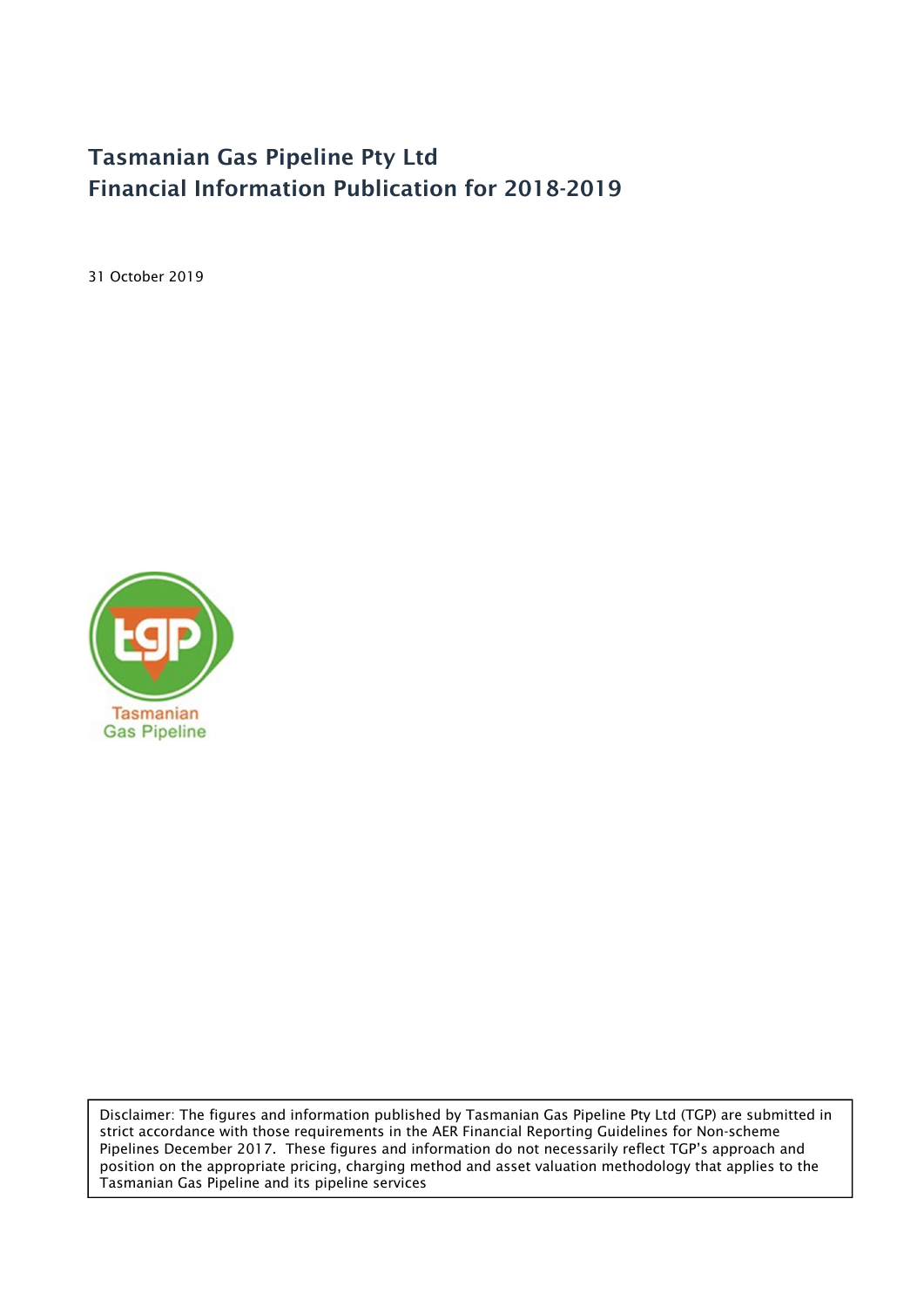

# 1. Introduction

## 1.1 Purpose

Under Part 23 of the National Gas Rules, Service Providers for non-scheme pipelines are required to publish specific information including financial information and weighted price information.

The provision of this information is intended to assist prospective users to carry out a high-level assessment of the reasonableness of the Service Provider's standing price as well as the terms and conditions associated with the service.

A copy of the Financial Reporting Template is included at Appendix A. The Basis of Preparation, as outlined in Section 2 provides information in relation to the inputs and disclosures of the Financial Reporting Template.

In line with Sections 8.4.1 and 8.4.2 of the Financial Reporting Guideline for Non-Scheme Pipelines (December 2017), An audit of the information contained in the Statement of Pipeline Revenue and Expenses and Pipeline Statement of Assets has been conducted in accordance with *ASA 805 Special Considerations— Audits of Single Financial Statements and Specific Elements* and *ASA 800 Special Considerations—Audits of Financial Reports Prepared in Accordance with Special Purpose Frameworks, Accounts or Items of a Financial Statement.* A review in accordance with *ASRE 2405 Review of Historical Information Other than a Financial Report* has been conducted on the Recovered Capital Method and Weighted Average Price Information. Copies of the audit and review reports are included in Section 3.

Information contained within this Basis of Preparation and the subsequent reporting Template is taken from a number of sources, including:

- Historical and current year audited financial statements
- Customer contracts
- TGP's nomination, scheduling and billing system

| 2. Basis of Preparation |  |
|-------------------------|--|
|-------------------------|--|

| <b>Template</b><br>Reference |                                       | <b>Basis of Preparation</b>                                                                                                                                                                                                                                                                                                                                             |
|------------------------------|---------------------------------------|-------------------------------------------------------------------------------------------------------------------------------------------------------------------------------------------------------------------------------------------------------------------------------------------------------------------------------------------------------------------------|
|                              |                                       | The Commencement Date of the Guideline is 1 January 2018. Current year results<br>reflect the 1 July 2018 to 30 June 2019 financial year. Prior year comparisons are<br>reported under the transitional rules, being initial financial reporting and weighted<br>prices covering the period 1 January 2018 to 30 June 2018.                                             |
|                              | 1. Pipeline<br><b>Information</b>     | All financial information has been prepared in accordance with the recognition and<br>measurement requirements specified by all Australian Accounting Standards and<br>Interpretations, with the exception of any divergence from these requirements as<br>specifically required under Part 23 of the National Gas Rules. These are detailed<br>below where applicable. |
|                              |                                       | All financial information has been prepared under the historical cost convention and<br>on an accrual accounting basis.                                                                                                                                                                                                                                                 |
|                              |                                       | Related Party has the same meaning as per the Corporations Act 2001. TGP does not<br>have any related party dealings that would impact disclosure in the Template.                                                                                                                                                                                                      |
|                              |                                       | <b>Direct Revenue</b>                                                                                                                                                                                                                                                                                                                                                   |
|                              | 2. Revenues<br>and<br><b>Expenses</b> | Revenue is measured net of the amount of goods and services tax (GST). All revenue<br>earned is directly attributable to TGP and is categorised as follows:                                                                                                                                                                                                             |
|                              |                                       | Firm forward haul transportation services, which includes all TGP's firm revenue<br>$\bullet$<br>from these services                                                                                                                                                                                                                                                    |

### $\overline{2}$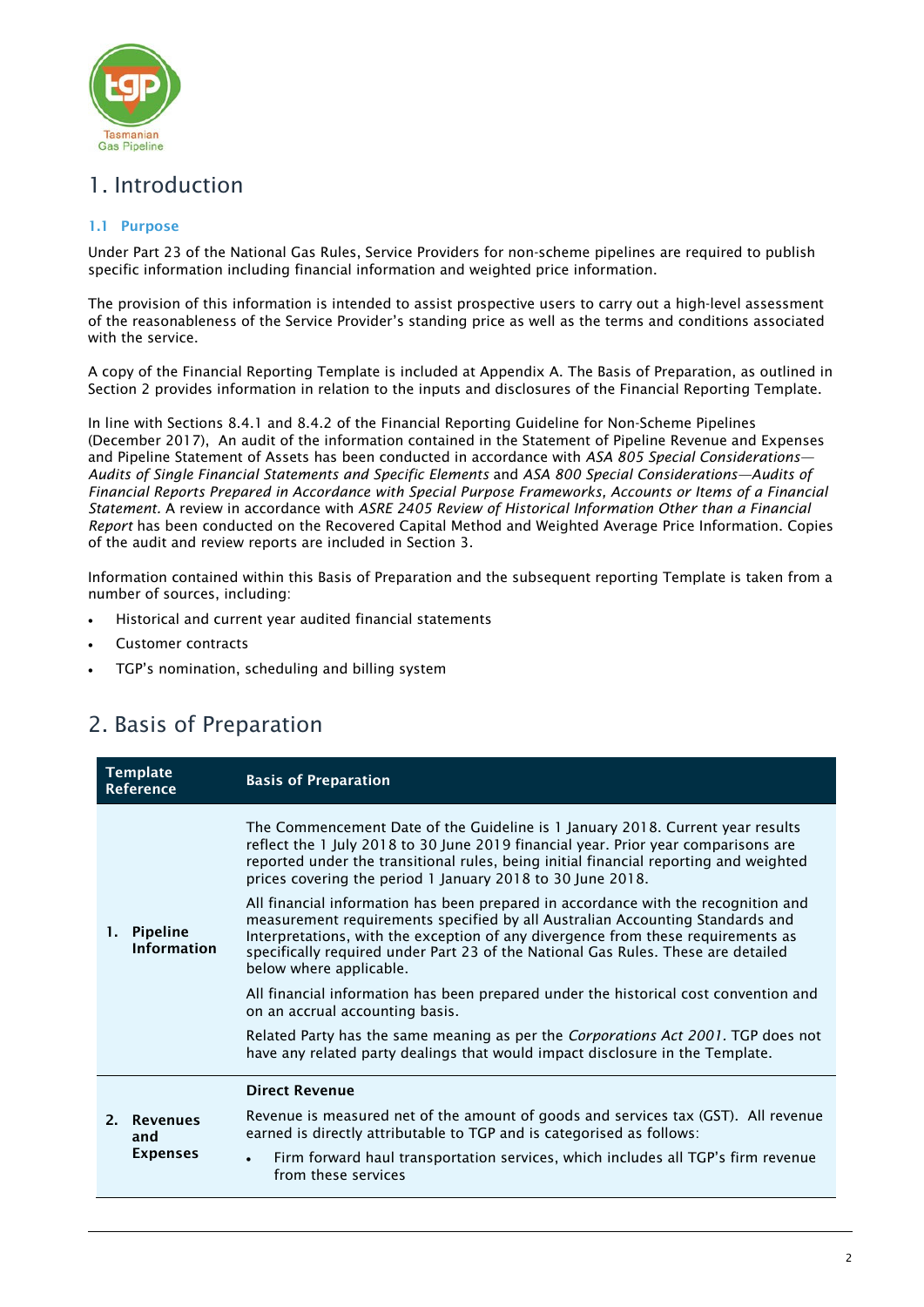

- Interruptible or as available compression services, which includes all TGP's revenue from these services
- Park and park and loan services, which includes all TGP's revenue from storage and park services
- In pipe trading services, which includes all TGP's revenue from these services
- Other direct revenue, which includes ad-hoc volumetric charges for overruns, imbalance revenue, metering, specific facility shipper charges and pass through charges

## Indirect Revenue

Indirect revenue is not included on the basis TGP has not earned revenue unrelated to its principal activities.

### Direct Costs

Expenditure is measured net of GST where applicable. As a single use asset, TGP classifies all cost as direct, split into the following categories:

- Repairs and Maintenance include all scheduled and ad-hoc repair and maintenance work completed on the TGP
- Wages are not included on the basis TGP does not have any direct employees. Operational and asset management staff are allocated to TGP via external Operational and Management Agreements in place
- Depreciation is calculated on a straight-line basis over the estimated useful life of an asset
- Insurance includes directly attributable insurance policies to the pipeline
- Licencing and Regulatory Costs include license fees and fees attributed to regulatory obligations
- Directly attributable finance charges TGP does not incur directly
- Leasing and Rental Costs refers to an office lease directly held and utilised directly by TGP
- Other Direct Costs refers to all other direct costs incurred by TGP in the Reporting Period in relation to the operation of the pipeline
- Costs relating to interest and taxes are not reported in the Template

## Shared Costs

TGP is a single pipeline business and does not have a shared cost structure. Costs incurred by TGP are directly attributable to the operation and maintenance of the pipeline.

TGP however, benefits from a lower operating cost base given the synergies of management costs from a portfolio approach of the asset manager. This means that TGP's operating costs are lower than what would be the case if TGP was managed as a standalone asset.

### Plant and Equipment

Each class of plant and equipment is carried at cost, less accumulated depreciation.

### **Depreciation**

3. Statement of The depreciable amount of all property, plant and equipment is depreciated over their estimated useful lives commencing from the time the asset is held available for use, consistent with the estimated consumption of the of the economic benefits embodied in the asset. Land is not depreciated.

### Easements

**Pipeline** Assets

> Easements are recorded at cost, being the present value of identified net cash flow streams (including renewal options) and are amortised on a straight line based over the estimated lives (in line with the expected useful life of the pipeline). TGP note, amortisation of easements is not included as a calculation formula in the Template.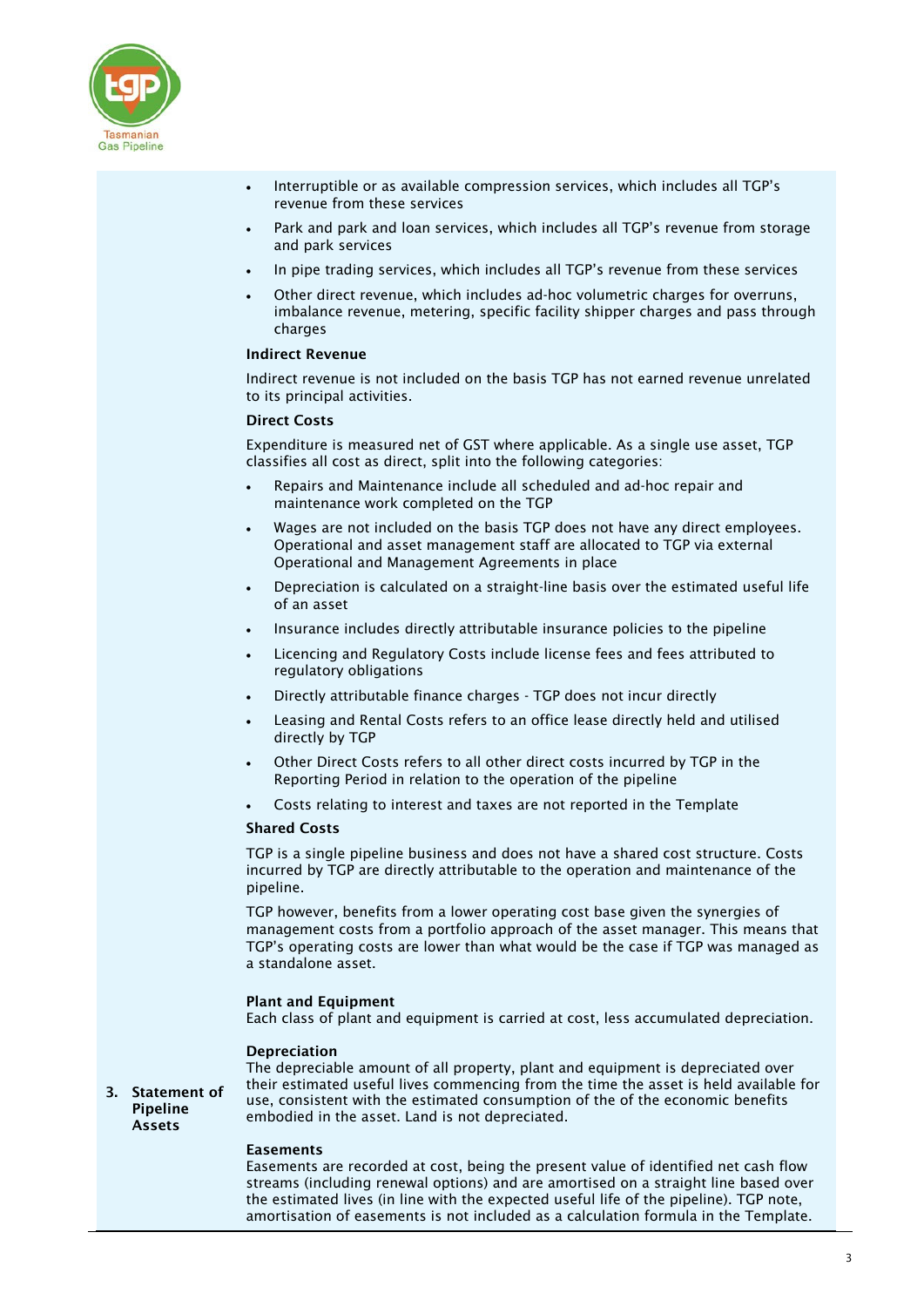

This is a divergence from the recognition and measurement requirements specified by all Australian Accounting Standards and Interpretations.

### Impairment

For impairment assessment purposes, assets are generally grouped at the lowest levels for which there are largely independent cash flows. Assets are assessed for impairment whenever events or circumstances arise that indicate the asset may be impaired. TGP has not recognised impairment losses for year end 30 June 2018.

### Pipeline Asset Useful Life

Asset lives are generally allocated in line with Appendix A of the Guidelines. Assets falling outside of this range are depreciated over their estimated useful lives.

### Shared Supporting Assets

On the basis TGP is a single pipeline business, a shared asset structure is not applicable.

### Pipeline Assets

Construction cost and capital additions are obtained with reference to audited financial statements for TGP Pty Ltd since the commissioning of the pipeline in 2002.

### Return of capital

Revenue and operating expenditure are obtained with reference to audited financial statements since construction of the pipeline.

4. Recovered **Capital** Net tax liabilities are nil on the basis the TGP sits within a tax consolidated group.

> Return on capital is the combination of the notional return on equity and notional return on debt during the applicable period. Notional return on equity is calculated using a regulated cost of equity plus a commercial rate of return. The notional cost of debt has been assumed to be the in line with historical regulatory determinations over the period.

### Firm Forward haul transportation services

TGP transportation tariffs are split into multiple zones and form the basis of available pricing to shippers.

- TVPS Zone, with a single shipper, and therefore exempt from publishing a weighted average price
- Zone 1, with two shippers, and therefore exempt from publishing a weighted average price
- Zone 2, with multiple shippers
- TasHub, with two shippers and therefore exempt from publishing a weighted average price

TGP's delivery Zones are classified as the below.

### Zone 1 Delivery Points

Comalco, Ecka

5. Weighted Average Price

### Zone 2 Delivery Points

Bridgewater, Burnie, Carrick/Hadspen(Launceston), Longford Tasmania, Port Latta, Spreyton, Ulverstone, Westbury, Westbury 2, Wynyard

#### VTS Delivery Point TasHub

The weighted average tariff for Zone 2 is calculated by determining the overall MDQ and the overall revenue for the period 1 July 2018 to 30 June 2019.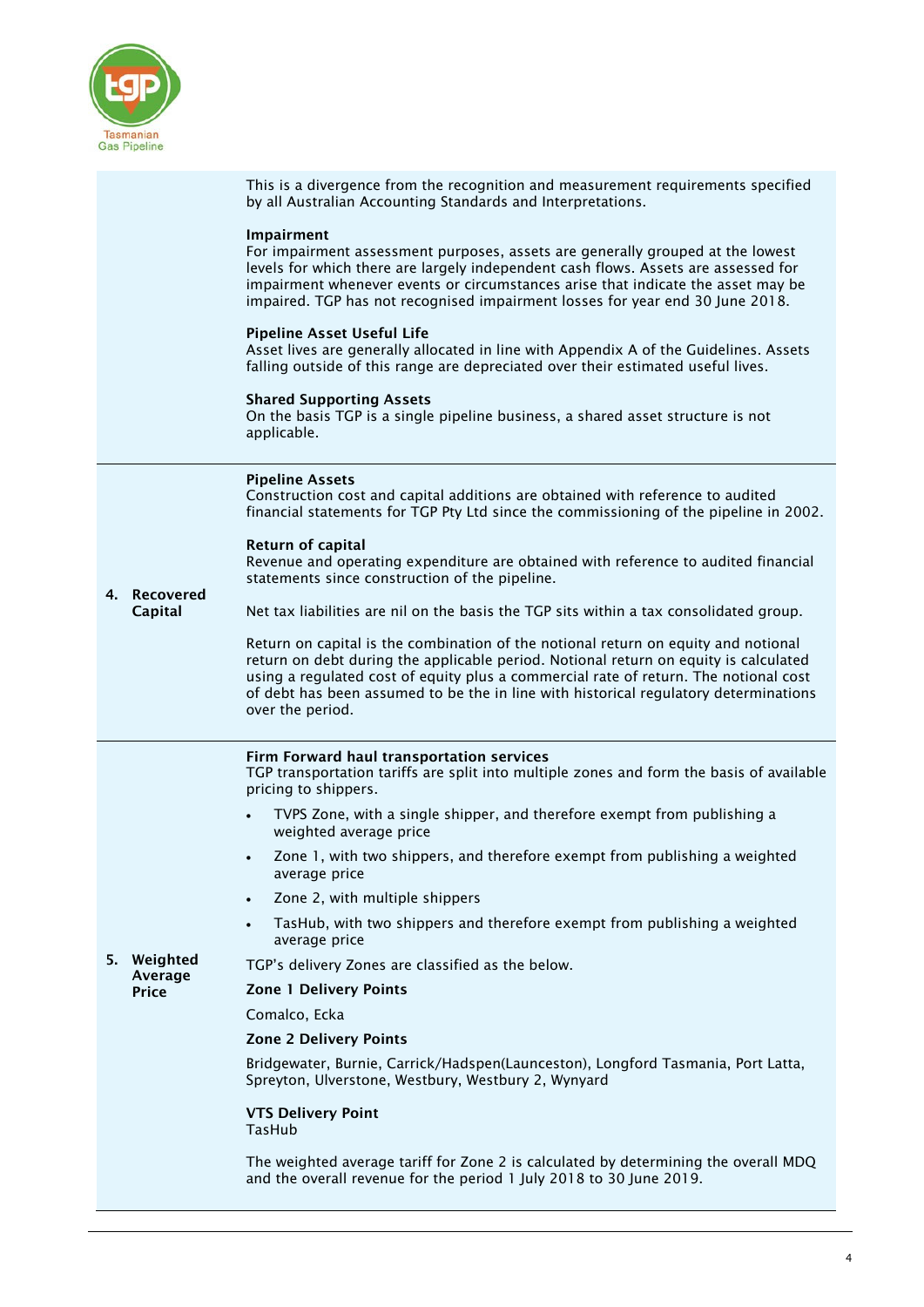

The calculations do not factor in any variable revenue (if applicable) such as imbalance or overrun charges, Shipper Specific Facility Charges or minimum monthly service charges.

The formula used to calculate the Weighted Average Price for Firm Forward haul transportation services in Zone 2 is:

 $SUM$  of (individual shipper tariff x individual shipper annual MDQ contracted for Zone 2) Total contracted Zone 2 MDQ for all shippers

## Interruptible or as available transportation services

TGP does not meet the requirements to publish the weighted average price because there is only a single shipper that utilises this service.

### **Backhaul Services**

TGP does not meet the requirements to publish the weighted average price because there are only two shippers who utilise this service.

### Stand-alone compression services

TGP does not recover revenue from this service, as it is not offered on the pipeline. Therefore, TGP does not meet the requirements to publish the weighted average price.

### **Storage services**

The weighted average tariff for TGP firm storage is calculated by determining the overall MDQ and the overall revenue for the period 1 July 2018 to 30 June 2019.

Charges such as imbalance or overrun charges, Shipper Specific Facility Charges or minimum monthly service charges are generally not applicable to Storage Services. Therefore, the calculations do not factor in any of these charges.

The formula used to calculate the Weighted Average Price for firm storage is:  $SUM$  of (individual shipper tariff x individual contracted shipper annual  $MDQ$ )

Total contracted annual MDQ

Appendix A - Financial Reporting Publication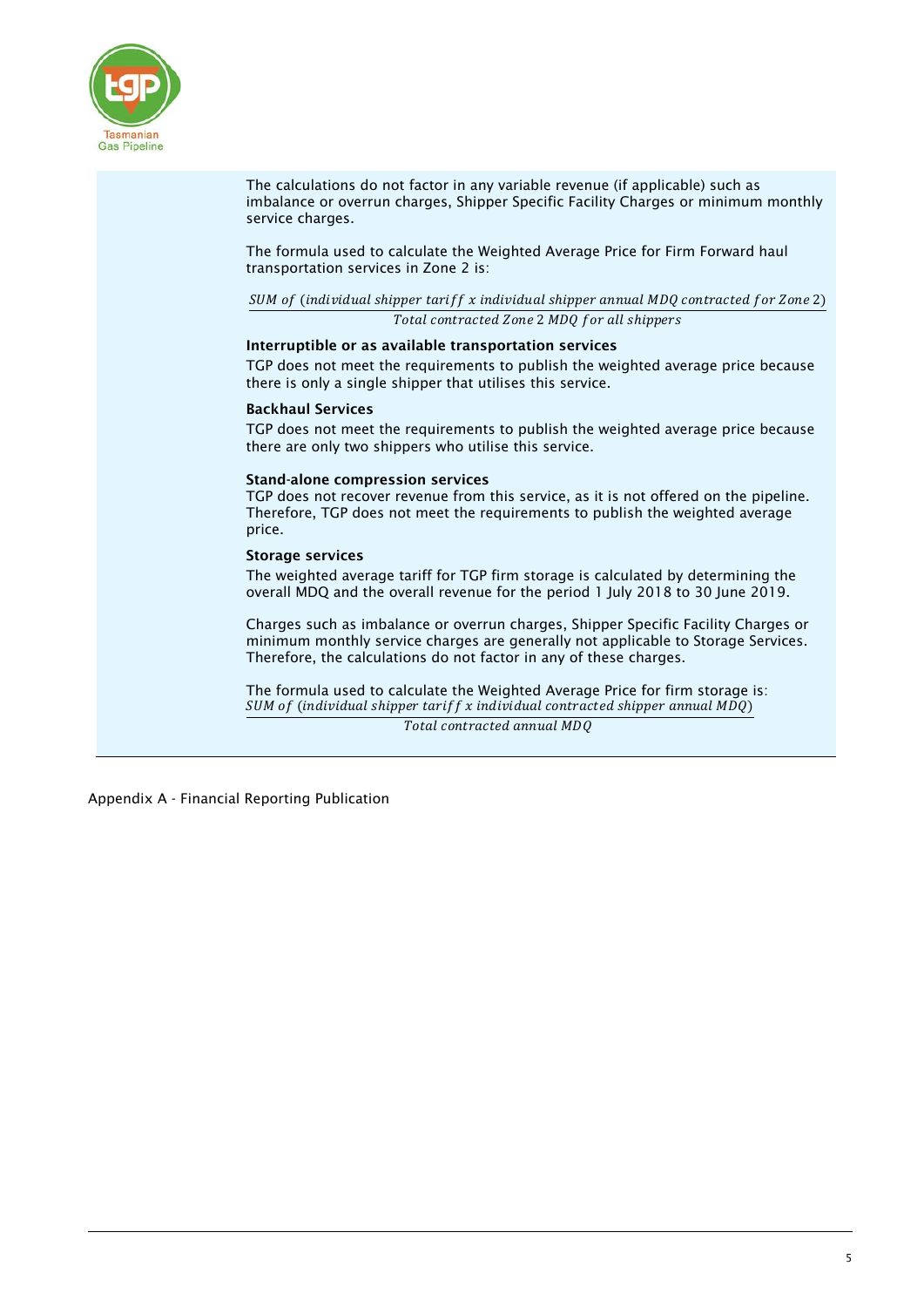

# Independent auditor's report

To the directors of Tasmanian Gas Pipelines Pty Ltd

## Our opinion

We have audited the accompanying Pipeline Statements of Tasmanian Gas Pipelines Pty Ltd (the Company) for the year ended 3o June zorg (the "schedules") as required by the Financial Reporting Guideline for Non-Scheme Pipelines published in December 2017 issued by the Australian Energy Regulator.

In our opinion the accompanying Schedules have been prepared, in all material respects, in accordance with the Financial Reporting Guideline for Non-Scheme Pipelines published in December 2017 issued by the Australian Energy Regulator.

## **Basis for opinion**

We conducted our audit in accordance with Australian Auditing Standards. Our responsibilities under those standards are further described in the Auditor's responsibilities for the audit of the Schedules section of our report.

We believe that the audit evidence we have obtained is sufficient and appropriate to provide a basis for our opinion.

## Independence

We are independent of the Company in accordance with the ethical requirements of the Accounting Professional and Ethical Standards Board's APES 110 Code of Ethics for Professional Accountants (the Code) that are relevant to our audit of the Schedules in Australia. We have also fulfilled our other ethical responsibilities in accordance with the Code.

## Emphasis of matter - basis of accounting and restriction on distribution and use

We draw attention to the basis of preparation accompanying the Schedules which describes the basis of preparation. The Schedules have been prepared by management for the purpose of fulfilling the requirements of the Financial Reporting Guideline for Non-Scheme Pipelines published in December 2017 issued by the Australian Energy Regulator. As a result, the Schedules may not be suitable for another purpose.

Our report has been prepared for the directors of Tasmanian Gas Pipelines Pty Ltd for the purpose agreed in our engagement letter. We disclaim any assumption of responsibility for any reliance on this report to any persons or users other than the directors of Tasmanian Gas Pipelines Pty Ltd, or for any other purpose other than that for which it was prepared. Our opinion is not modified in respect of this matter.

PricewaterhouseCoopers, ABN 52 780 433 757 One International Towers Sydney, Watermans Quay, Barangaroo, GPO BOX 2650, SYDNEY NSW 2001 T: +6t z 8266 oooo, F: +6t z 8266 9gg9,www.pwc.com.au Level 11, 1PSQ, 169 Macquarie Street, Parramatta NSW 2150, PO Box 1155 Parramatta NSW 2124 T: +61 2 9659 2476, F: +61 2 8266 9999, www.pwc.com.au

Liability limited by a scheme approved under Professional Standards Legislation. <sup>1</sup>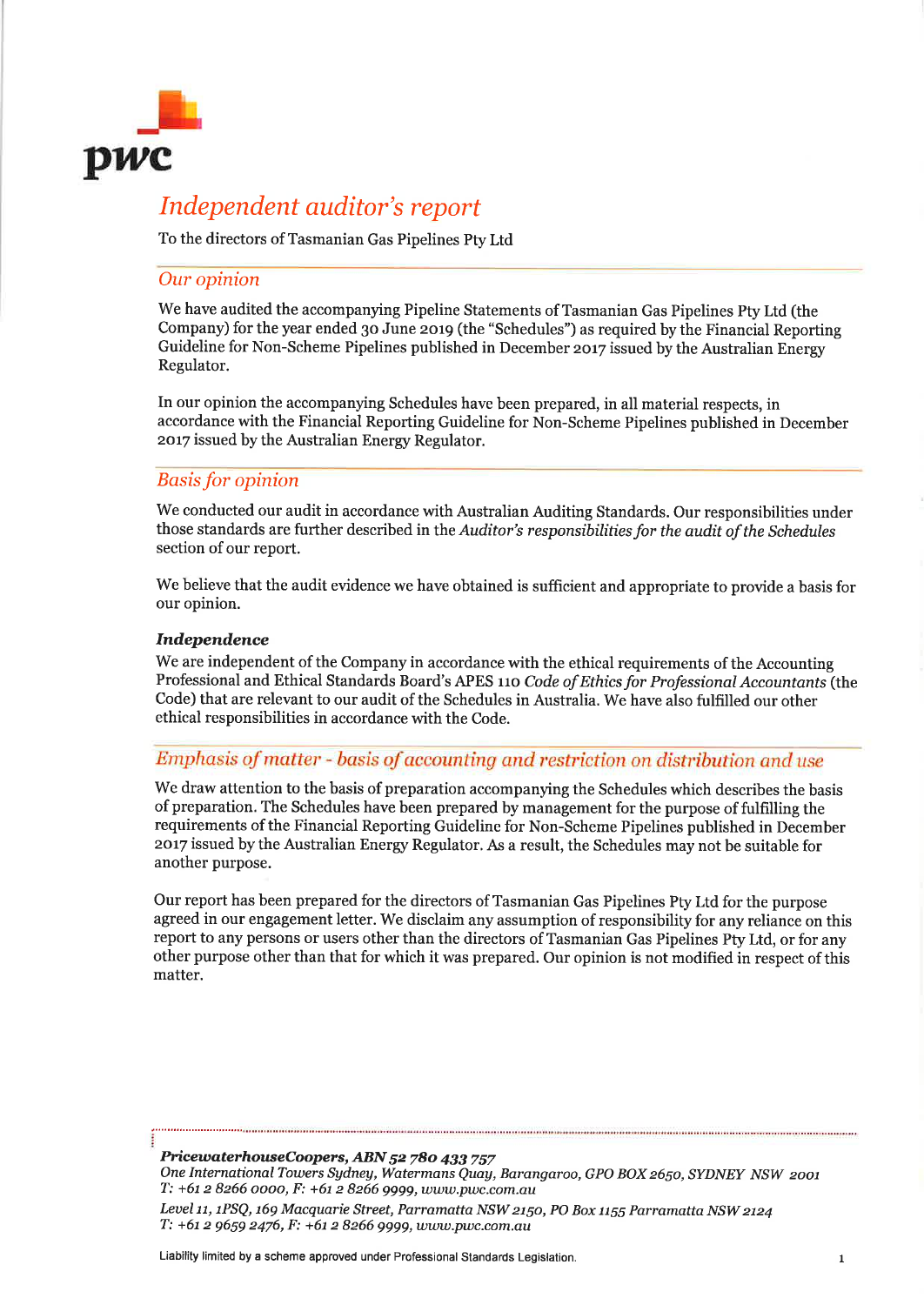

## Responsibilities of management for the Schedules

Management of the Company is responsible for the preparation and fair presentation of the Schedules and has determined that the criteria used in the basis of preparation accompanying the Schedules is appropriate to meet the requirements of the Financial Reporting Guideline for Non-Scheme Pipelines published in December 2017 issued by the Australian Energy Regulator. This responsibility includes establishing and maintaining internal controls relevant to the preparation and fair presentation of the Schedules that are free from material misstatement, whether due to fraud or error; selecting and applying appropriate accounting policies; and making accounting estimates that are reasonable in the circumstances.

## Auditor's responsibilities for the audit of the Schedules

Our objectives are to obtain reasonable assurance on whether the Schedules as a whole are free from material misstatement, whether due to fraud or error, and to issue an auditor's report that includes our opinion. Reasonable assurance is a high level of assurance, but is not a guarantee that an audit conducted in accordance with the Australian Auditing Standards will always detect a material misstatement when it exists. Misstatements can arise from fraud or error and are considered material if, individually or in the aggregate, they could reasonably be expected to influence the economic decisions of users taken on the basis of the Schedules.

As part of an audit in accordance with the Australian Auditing Standards, we exercise professional judgement and maintain professional scepticism throughout the audit. We also:

- . Identify and assess the risks of material misstatement of the Schedules, whether due to fraud or error, design and perform audit procedures responsive to those risks, and obtain audit evidence that is sufficient and appropriate to provide a basis for our opinion. The risk of not detecting <sup>a</sup> material misstatement resulting from fraud is higher than for one resulting from error, as fraud may involve collusion, forgery, intentional omissions, misrepresentations, or the override of internal control.
- o Obtain an understanding of internal control relevant to the audit in order to design audit procedures that are appropriate in the circumstances, but not for the purpose of expressing an opinion on the effectiveness of the Company's internal control.
- Evaluate the appropriateness of accounting policies used and the reasonableness of accounting estimates and related disclosures made by the directors.
- We communicate with the directors regarding, among other matters, the planned scope and timing of the audit and significant audit findings, including any significant deficiencies in internal control that we identify during our audit.

 $P_{\sigma}$  respected to  $C$ Pricewatchour Loopes

PricewaterhouseCoopers

/W?

Craig Thomason Partner

Sydney 16 October zorg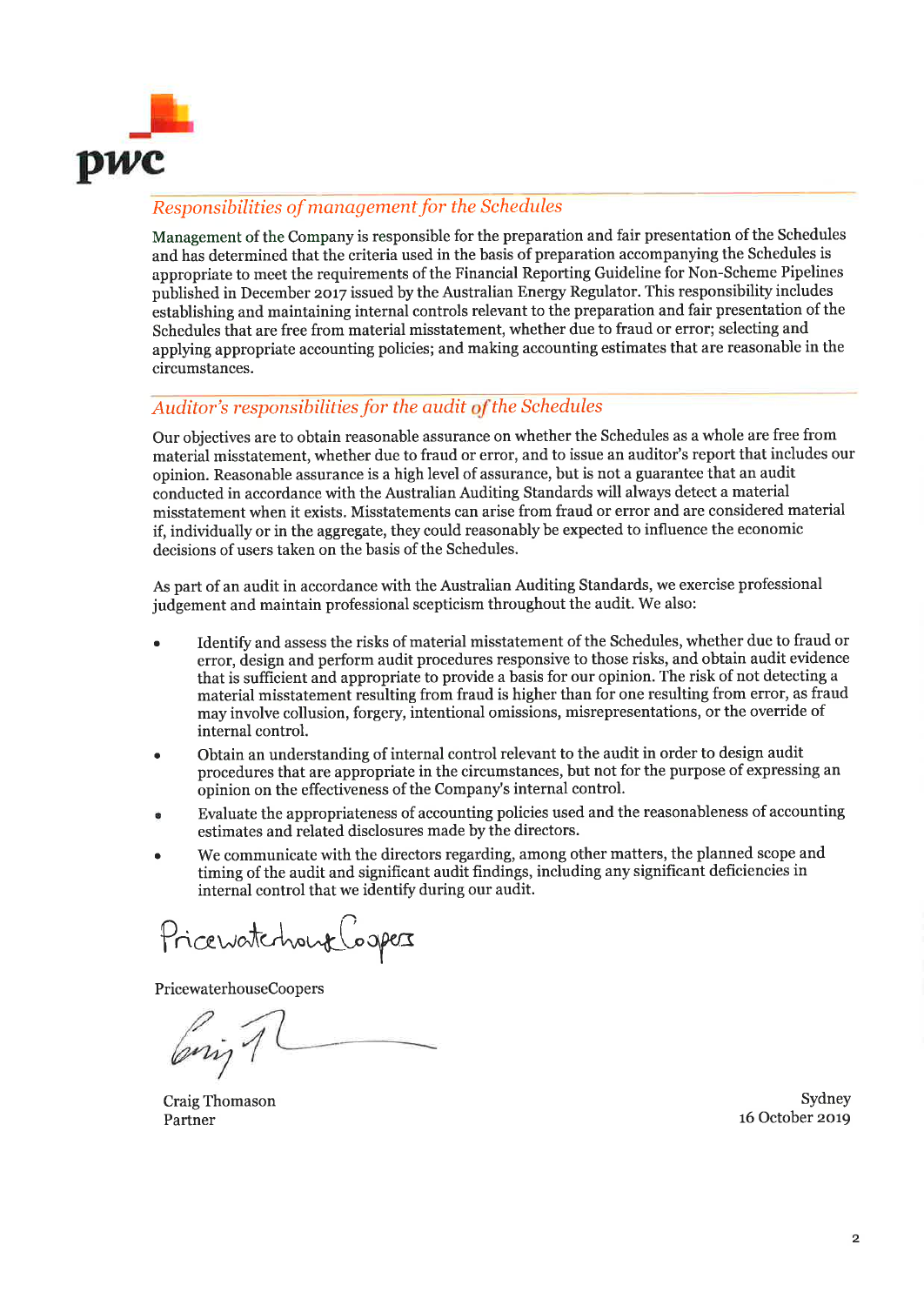

## Independent auditor's review report to the directors of Tasmanian Gas Pipelines Pty Ltd on the Asset Valuation using the Recovered Capital Method Schedules as at 30 June 2019

We have reviewed the accompanying Asset Valuation using the Recovered Capital Method Schedules of Tasmanian Gas Pipelines Pty Ltd (the "Company") as at go June zorg (the "schedules") as required by the Financial Reporting Guideline for Non-Scheme Pipelines published in December 2017 issued by the Australian Energy Regulator.

The Schedules have been prepared to satisfy the requirements of the Financial Reporting Guideline for Non-Scheme Pipelines published in December 2017 issued by the Australian Energy Regulator.

## Management's responsibility for the Schedules

Management is responsible for the preparation of the Schedules and has determined that the criteria used in the basis of preparation accompanying the Schedules is appropriate to meet the requirements of the Financial Reporting Guideline for Non-scheme Pipelines published in December zor7. This responsibility includes establishing and maintaining internal control relevant to the preparation and fair presentation of the Schedules that are free from material misstatement, whether due to fraud or error; selecting and applying appropriate accounting policies; and making accounting estimates that are reasonable in the circumstances.

## Assurance practitioner's responsibility

Our responsibility is to express a conclusion on the Schedules based on our review. We have conducted our review in accordance with Australian Auditing Standard on Review Engagements ASRE 2405 Review of Historical Financial Information Other than a Financial Report (ASRE 2405) in order to state whether, on the basis of the procedures described, anything has come to our attention that causes us to believe that the Schedules are not prepared, in all material respects, in accordance with the basis of preparation accompanying the Schedules. No opinion is expressed as to whether the basis of preparation is appropriate to meet the requirements of the Financial Reporting Guideline for Non-Scheme Pipelines published in December 2017.

ASRE z4o5 requires us to comply with the requirements of the applicable code of professional conduct ofa professional accounting body.

A review consists of making enquiries, primarily of persons responsible for financial and accounting matters, and applying analytical and other review procedures. A review is substantially less in scope than an audit conducted in accordance with Australian Auditing Standards and consequently does not enable us to obtain assurance that we would become aware of all significant matters that might be identified in an audit. Accordingly, we do not express an audit opinion.

### PricewaterhouseCoopers, ABN 52 780 433 757

One International Towers Sydney, Watermans Quay, Barangaroo, GPO BOX 2650, SYDNEY NSW 2001  $T: +61$  2 8266 0000,  $F: +61$  2 8266 9999, www.pwc.com.au

Level 11, 1PSQ, 169 Macquarie Street, Parramatta NSW 2150, PO Box 1155 Parramatta NSW 2124 T:  $+61$  2 9659 2476, F:  $+61$  2 8266 9999, www.pwc.com.au

Liability limited by a scheme approved under Professional Standards Legislation. <sup>1</sup>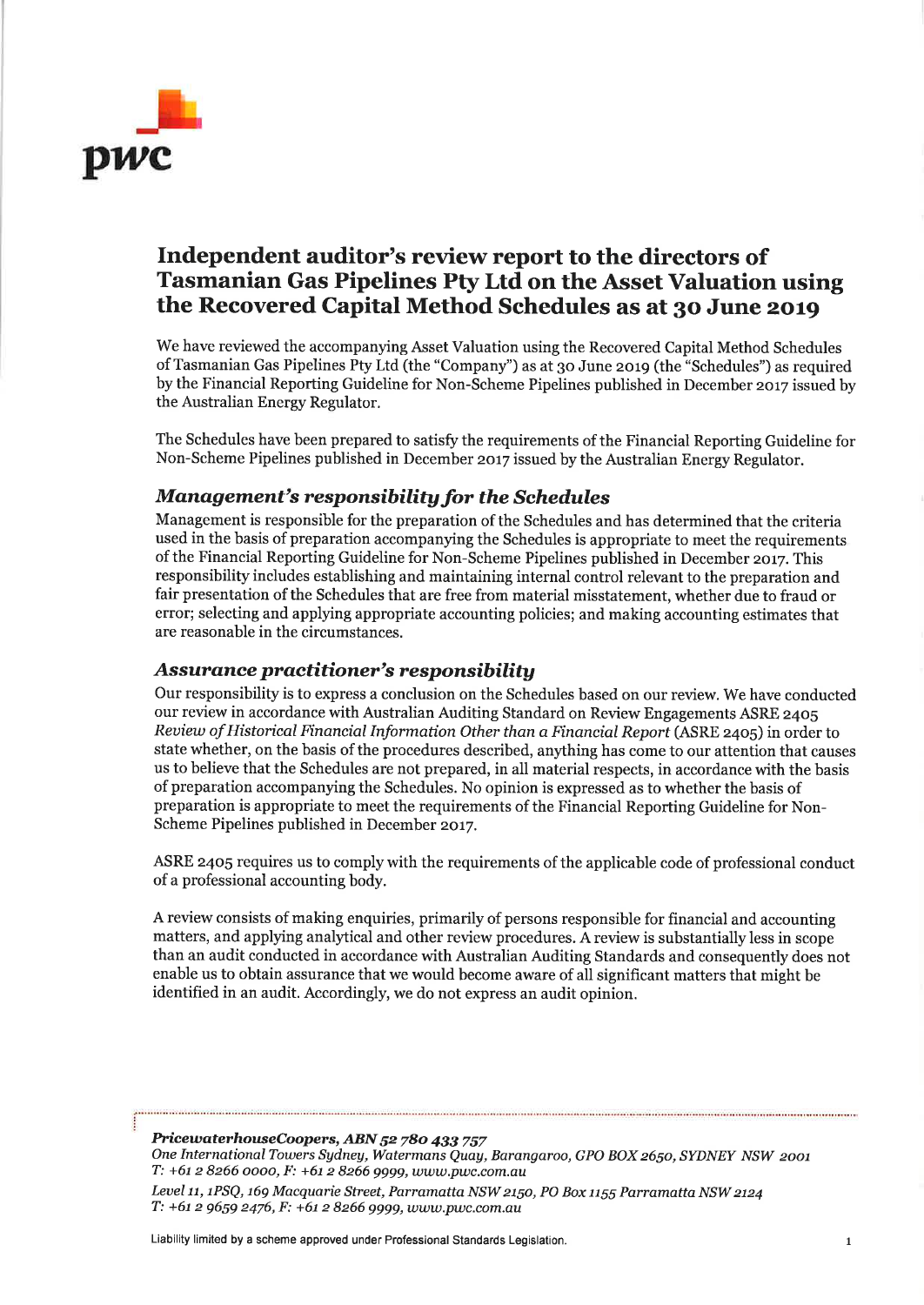

## Independence

In conducting our review, we have complied with the independence requirements of the Accounting Professional and Ethical Standards Board's APES 110 Code of Ethics for Professional Accountants.

## Conelusion

Based on our review, which is not an audit, nothing has come to our attention that causes us to believe that the Schedules have not prepared, in all material respects, in accordance with the accompanying basis of preparation as at 30 June 2019.

## Emphasis of matter - basis of preparation and restriction on distribution and use

Without modifying our conclusion, we draw attention to the basis of preparation accompanying the Schedules which describes the basis of preparation. The Schedules have been prepared by management for the purpose of fulfilling the requirements of the Financial Reporting Guideline for Non-Scheme Pipelines published in December 2017 issued by the Australian Energy Regulator. As a result, the Schedules may not be suitable for another purpose.

Our report has been prepared for the directors of Tasmanian Gas Pipelines Pty Ltd for the purpose agreed in our engagement letter. We disclaim any assumption of responsibility for any reliance on this report to any persons or users other than the directors ofTasmanian Gas Pipelines, or for any purpose other than that for which it was prepared.

Pricewaterhouse Compers

PricewaterhouseCoopers

, // fing

Craig Thomason Partner

Sydney 16 October zorg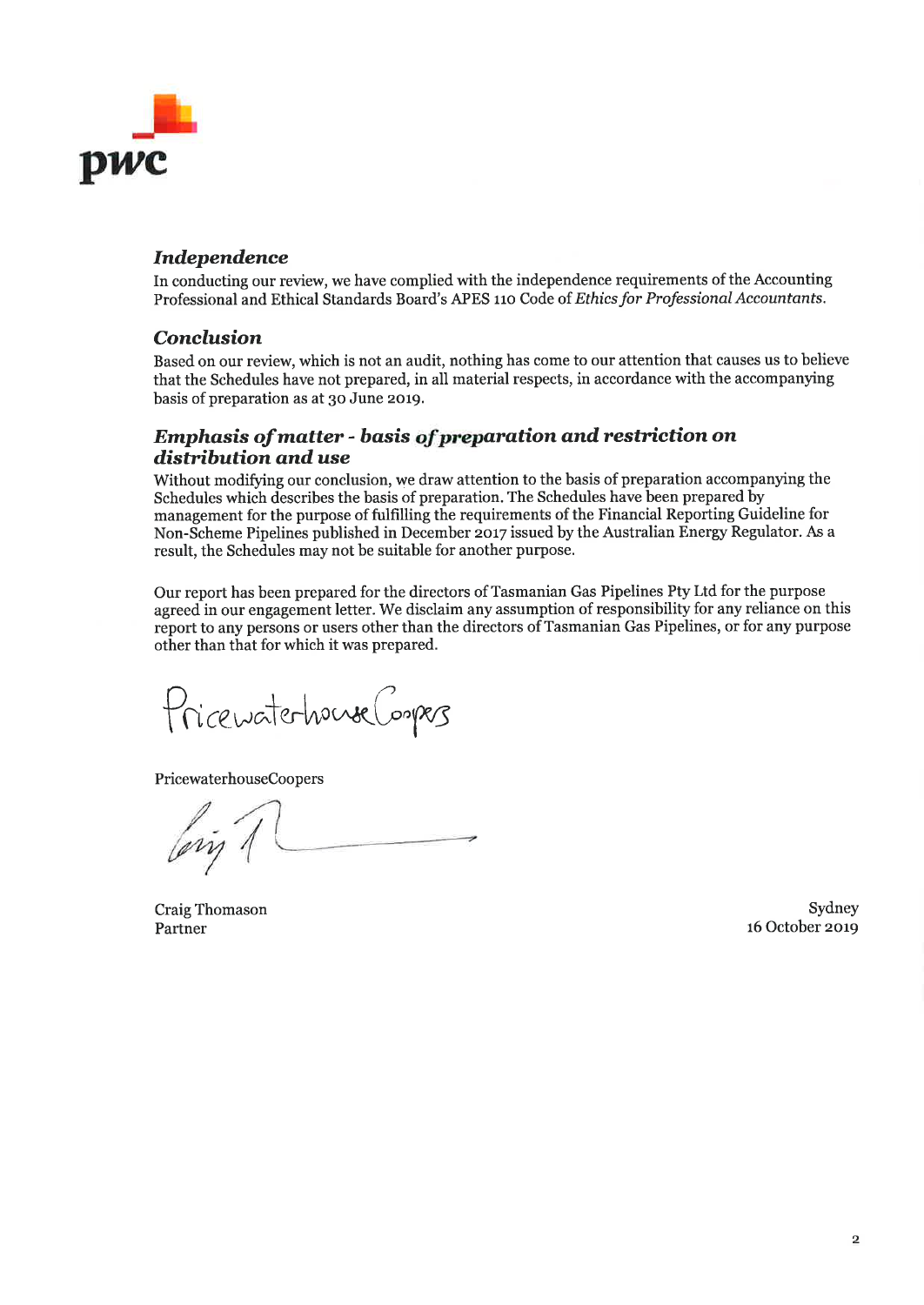

## Independent auditor's review report to the directors of Tasmanian Gas Pipelines Pty Ltd on the Weighted Average Price Information Schedules for the year ended 3o June zotg

We have reviewed the accompanying Weighted Average Price Information Schedules of Tasmanian Gas Pipelines Pty Ltd (the "Company") for the year ended 3o June zorg (the "Schedules") as required by the Financial Reporting Guideline for Non-Scheme Pipelines published in December 2or7 issued by the Australian Energy Regulator.

The Schedules have been prepared to satisfy the requirements of the Financial Reporting Guideline for Non-Scheme Pipelines published in December 2ot7 issued by the Australian Energy Regulator.

## Management's responsibility for the Schedules

Management is responsible for the preparation of the Schedules and has determined that the criteria used in the basis of preparation accompanying the Schedules is appropriate to meet the requirements of the Financial Reporting Guideline for Non-Scheme Pipelines published in December zor7. This responsibility includes establishing and maintaining internal control relevant to the preparation and fair presentation of the Schedules that are free from material misstatement, whether due to fraud or error; selecting and applying appropriate accounting policies; and making accounting estimates that are reasonable in the circumstances.

## Assurance practitioner's responsibility

Our responsibility is to express a conclusion on the Schedules based on our review. We have conducted our review in accordance with Australian Auditing Standard on Review Engagements ASRE z4o5 Reuiew of Historical Financial Information Other than a Financial Report (ASRE z4o5) in order to state whether, on the basis of the procedures described, anything has come to our attention that causes us to believe that the Schedules are not prepared, in all material respects, in accordance with the basis of preparation accompanying the Schedules. No opinion is expressed as to whether the basis of preparation is appropriate to meet the requirements of the Financial Reporting Guideline for Non-Scheme Pipelines published in December 2017.

ASRE z4o5 requires us to comply with the requirements of the applicable code of professional conduct of a professional accounting body.

A review consists of making enquiries, primarily of persons responsible for financial and accounting matters, and applying analytical and other review procedures. A review is substantially less in scope than an audit conducted in accordance with Australian Auditing Standards and consequently does not enable us to obtain assurance that we would become aware of all significant matters that might be identified in an audit. Accordingly, we do not express an audit opinion.

PricewaterhouseCoopers, ABN 52 780 433 757 One International Towers Sydney, Watermans Quay, Barangaroo, GPO BOX 2650, SYDNEY NSW 2001  $T: +61 2 8266 0000$ ,  $F: +61 2 8266 9999$ , www.pwc.com.au

Level 11, 1PSQ, 169 Macquarie Street, Parramatta NSW 2150, PO Box 1155 Parramatta NSW 2124 T: +61 2 9659 2476, F: +61 2 8266 9999, www.pwc.com.au

Liability limited by a scheme approved under Professional Standards Legislation.